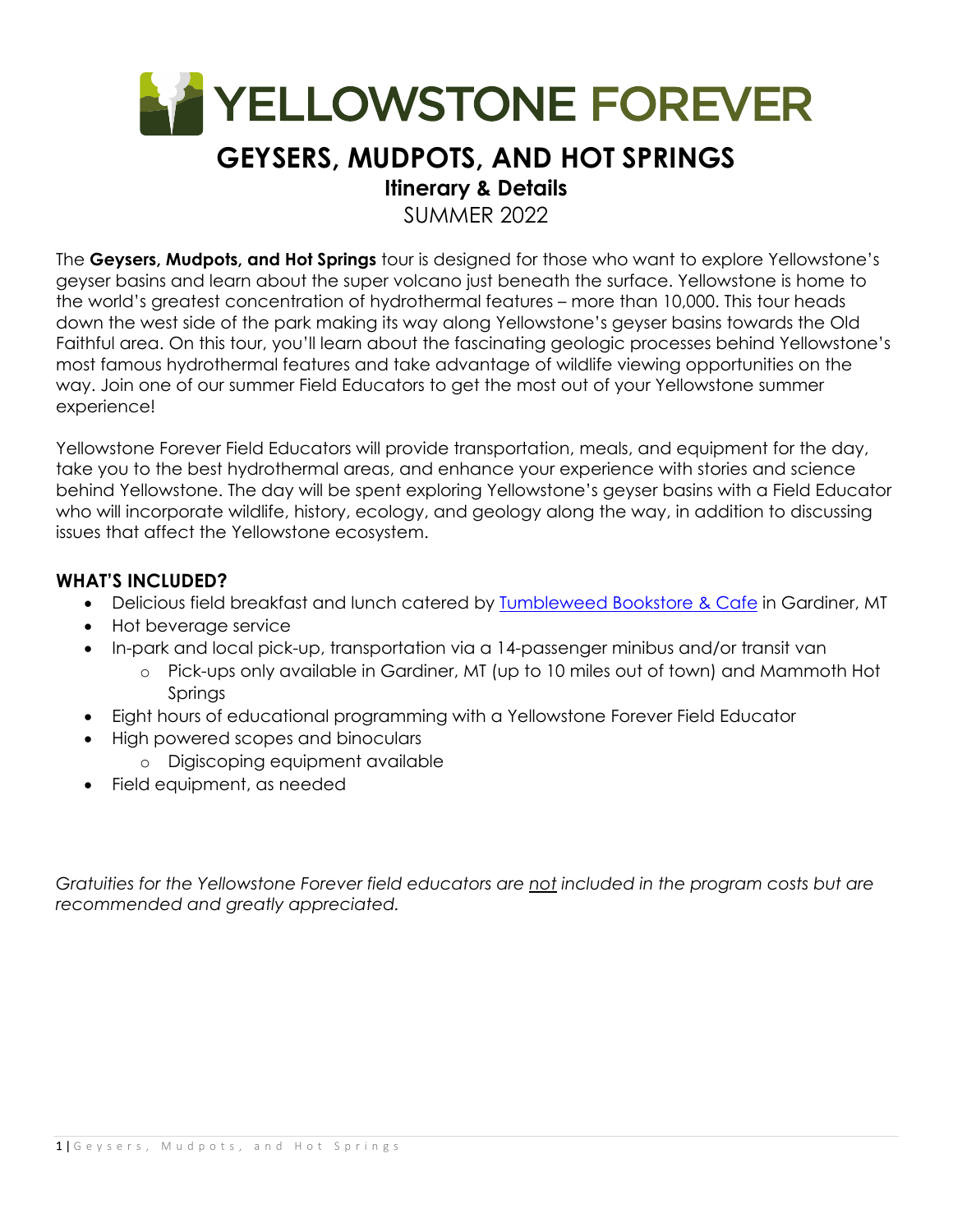### **PROGRAM ITINERARY**

The itinerary is designed to take advantage of the best opportunities in the park, but may be adjusted to adapt to weather conditions, wildlife activity, holidays, and road construction.

The day begins early to catch morning wildlife activity. You'll begin with a short orientation, where the Field Educator will cover the plans for the day and answer any questions the participants may have. Times will vary based upon your selected pick up time; earlier start times are recommended for best chances of seeing wildlife.

| <b>Early morning</b> | Depart for Yellowstone's geyser basins<br>Hot beverage service and box breakfast will be provided<br>Wildlife watching en route<br>In-field tutorial on how to use the high-powered scopes and binoculars |
|----------------------|-----------------------------------------------------------------------------------------------------------------------------------------------------------------------------------------------------------|
| Mid-day              | Lunch<br>Lunch, in the field, will be provided - location TBD<br>Explore the geyser basins and geology activities<br>Select hikes based on desired activity level of participants                         |
| Afternoon            | Return to Gardiner and/or Mammoth Hot Springs                                                                                                                                                             |

# **ACTIVITY LEVEL**

#### **How fit do you need to be?**

- This program can be accommodated to the group's desired activity level.
- To learn more about how specific medical conditions can be affected by Yellowstone's environment and our activities, please visit our site page on health information.

**To participate in this program, each participant must fill out and sign a health questionnaire and assumption of risk waiver.** 

## **WHOM TO CONTACT**

**For any questions, concerns, or additional information please contact the following:** 

- Program questions, refunds, and bookings contact Yellowstone Forever at institute@yellowstone.org or 406-848-2400 extension 3
- Road updates, park conditions, and general park information contact Yellowstone National Park Service at https://www.nps.gov/yell/contacts.htm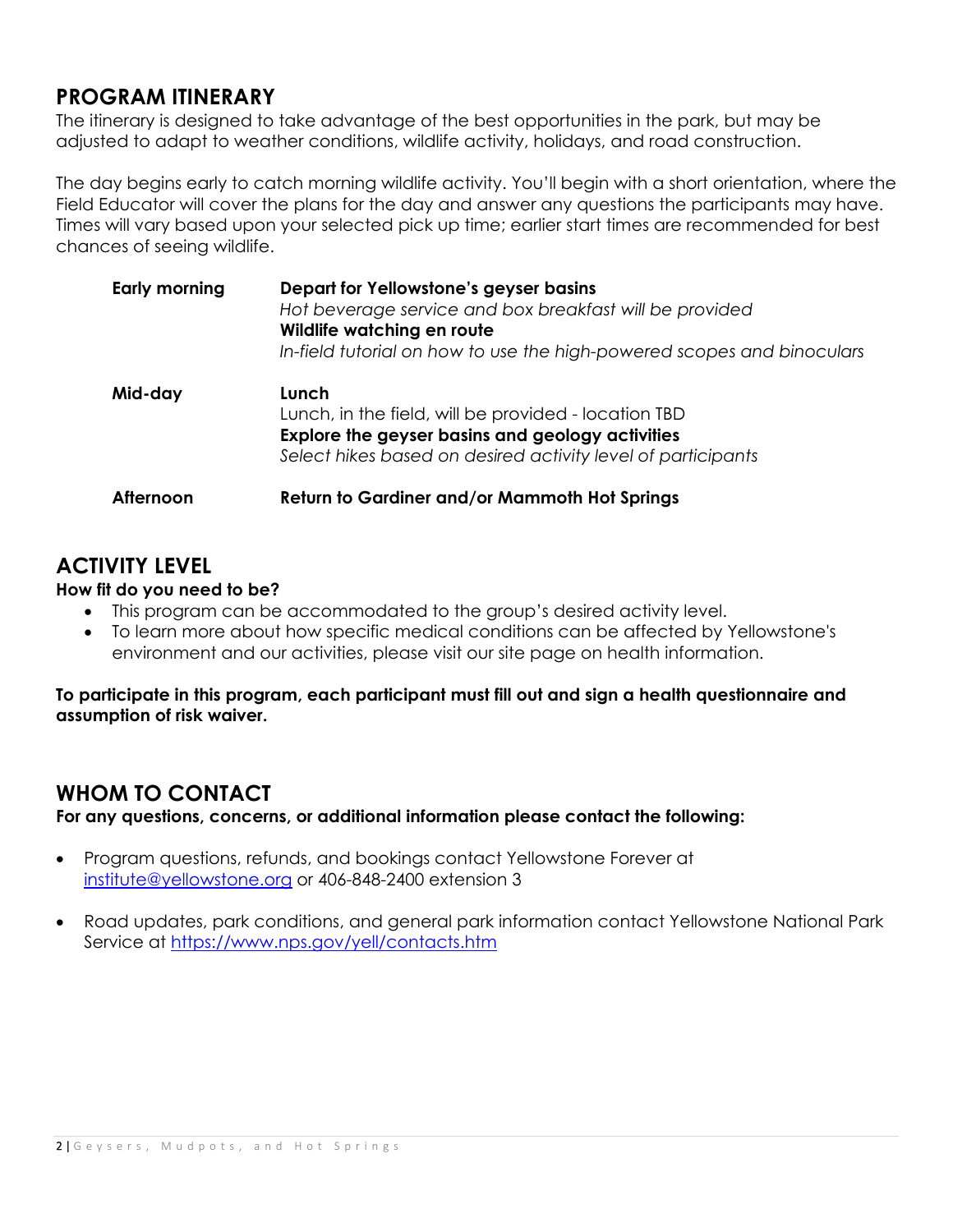# **CANCELLATION AND REFUND POLICY**

The following policies apply to this program if you cancel:

- 60 days or more prior to the start of your package, 100% of your payment will be refunded.
- 30 days or more prior to the start of your package, 50% of your payment will be refunded.
- If you cancel with fewer than 30 days before the start of your program, your full payment will be forfeited.

Please call Yellowstone Forever at 406-848-2400 extension 3 to cancel.

### **We recommend the purchase of travel insurance to help protect you against financial loss if you must cancel or interrupt your trip due to unforeseen circumstances.**

# **COVID-19 HEALTH & SAFETY**

Yellowstone Forever continues to adopt appropriate sanitization measures as prescribed by the Centers for Disease Control and Prevention (CDC). Guests are encouraged to refer to this respected resource when making near-term travel plans.

Yellowstone Forever is in frequent contact with local authorities and partners such as county health departments and the National Park Service to continually monitor the situation on a regional level. We are closely monitoring government policy changes, CDC guidelines, government mandates, and public health advancements, and will continue to make changes as necessary and appropriate to operations.

These protocols have been updated as of September 2021, please visit our website: https://www.yellowstone.org/covid-19-health-safety/ for up-to-date protocols and information.

### **COVID-19 guidelines for program participants:**

- Program participants should stay home if they are feeling any COVID-19 symptoms.
- At the beginning of each program participants will be asked the following screening questions. If a participant answers "yes" to any of these questions they will not be permitted to attend a Yellowstone Forever course.
	- o "Have you had a fever of over 100.4 °F or experienced shortness of breath or coughing in the last 10 days?"
	- o "Have you been in contact with any individual known to have tested positive for COVID-19 within the last 14 days?"
- Each participant will have their temperature taken upon arrival of each program day. If a participant has a fever, they will not be permitted on the program.
- All participants, instructors, guest speakers, and program volunteers are required to wear masks indoors and in vehicles. Masks will not be required during hikes but will be recommended during outdoor stops where six feet of distance cannot be observed.
- Participants should bring their own mask(s).
- Participants will be asked to maintain social distancing practices during the program.
- Driver and passengers are not allowed to eat or drink on Yellowstone Forever vehicles.
	- o Only the program instructors are permitted to serve lunch, snacks, and drinks to participants. No food or drink self-service will be available while on the program.
- Each vehicle will be disinfected before and after each trip.
- Spotting scopes and binoculars will be disinfected between programs.
	- o Digiscoping (phone or tablet attached to a scope) will be available so that participants can view without touching the scope, if so desired.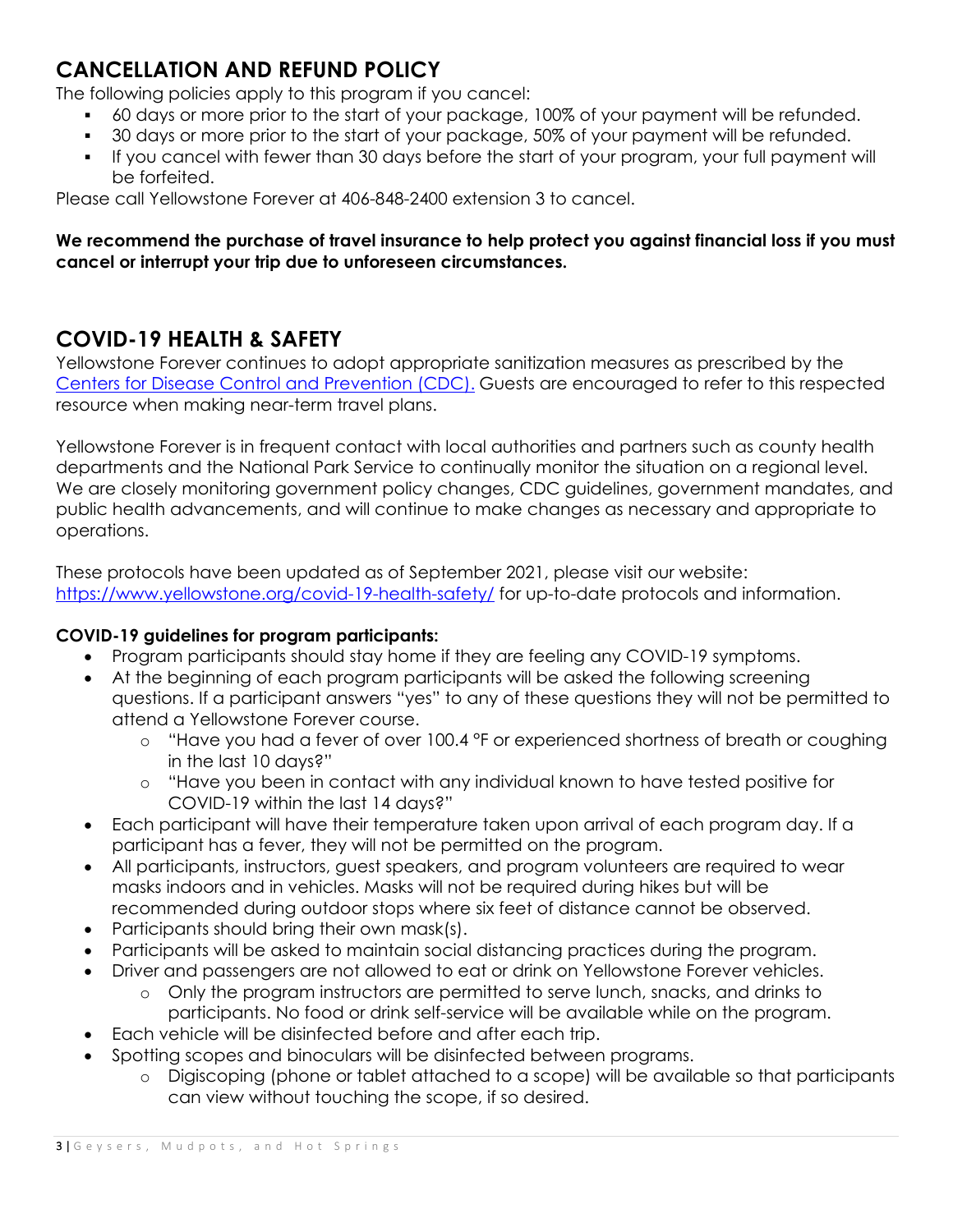# **GENERAL EQUIPMENT & CLOTHING LIST**

Much of the program time will be spent outdoors, and participants should be prepared for a variety of mountain weather conditions and temperatures. Appropriate clothing, equipment, and footwear are important. Summer temperatures can range from below freezing in the mornings to 85° Fahrenheit in the afternoons. The layered use of garments for protection against the wind, sun, and temperature extremes should guide clothing choices. **\*The Field Educator will be carrying a first aid kit, bear spray, and emergency communication device.**

#### **Equipment:**

- **Mask,** facial masks will be required to wear in all vehicles and facilities, and outdoors where social distancing is not possible
- **Hand Sanitizer**
- **Daypack,** with enough capacity to carry extra clothes, water, lunch, camera, binoculars, etc.
- **Water bottle**
- **Sunglasses**
- **Sunscreen/Lip protector,** sun at high altitude can burn unprotected skin quickly
- **Optics,** camera and binoculars

#### **Clothing:**

- **Insulating underwear**, capilene, polypropylene, wool, or similar wicking fabric
- **Midweight insulating layer**, a light synthetic fleece or wool shirt/pullover
- **Heavyweight insulating layer,** wool, down, or heavy-weight fleece jacket
- **Waterproof and windproof outer layer,** lightweight and breathable, jackets and pants
- **Pants,** wool, fleece pants are preferred, no cotton
- **Hat**, both a brimmed sun hat and an insulating hat for cool weather
- **Gloves,** lightweight glove liners and a pair of wool/fleece gloves or mittens
- **Socks,** specifically designed for hiking, that wick moisture
- **Hiking boots that provide stability and traction** make sure they are broken in, comfortable, and do not cause hot spots or blisters

### **ABOUT YELLOWSTONE FOREVER**

#### **Park Stores**

Yellowstone Forever park stores feature more than 900 books, maps, and videos to help participants plan their visit, along with a wide selection of shirts, hats, and other logo items. Yellowstone Forever members receive a 15% discount on merchandise online or at any of the locations in and around Yellowstone. Proceeds directly support Yellowstone.

Visit: shop.yellowstone.org

#### **Membership Program**

Yellowstone Forever members directly fund visitor education and park preservation. Benefits include:

- Seasonal lodging discounts throughout Yellowstone National Park.
- 15% discount on merchandise at all Park Stores locations, including the online store, Yellowstone National Park Lodges gift shop and Yellowstone General Stores. Exclusions apply.
- Discounts at over 400 participating public land stores across the country.
- A library card for the Yellowstone Heritage and Research Center.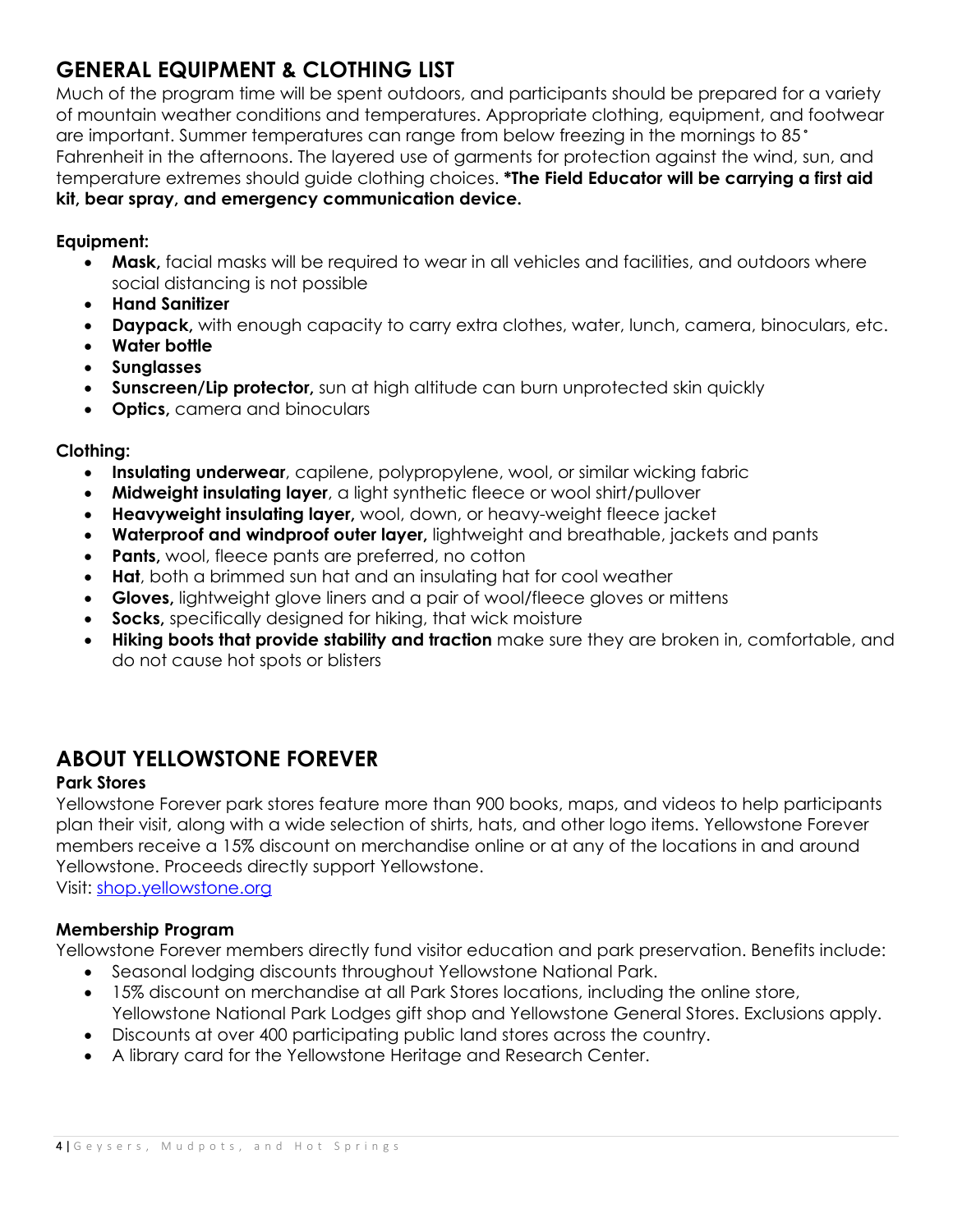## **CODE OF ETHICS**

Yellowstone Forever is committed to demonstrating a high standard of appropriate and ethical behavior in Yellowstone. As a participant on a Yellowstone Forever program, participants will adhere to the following Code of Ethics. In addition to the ethics highlighted below, the Yellowstone Forever abides by all National Park Service rules and regulations, in addition to practicing Leave No Trace guidelines for traveling responsibly in the wilderness.

**Observing wildlife:** Groups will do their best to have as little impact on wildlife as possible. Animals will be observed from a distance, using high-powered spotting scopes to help keep the group presence from affecting their behavior. Participants should not expect to get close-up photographs of wildlife. Yellowstone Forever adheres to National Park Service regulations by keeping a minimum distance of 25 yards from bison, elk, bighorn sheep, deer, moose, coyotes, and nesting birds and 100 yards from bears and wolves. Wildlife will not be enticed with food, animal calls, or any actions that change their behavior.

**Leave what you find:** It is illegal to remove natural or cultural artifacts (plants, animals, bones, rocks, etc.) from Yellowstone. Yellowstone Forever educators have permission from the National Park Service to manipulate plants, rocks, bones, etc. for educational purposes and will return them to their natural positions and locations.

**General etiquette:** Yellowstone Forever groups will be considerate of other visitors and respect the quality of their experience. Voices and vehicle sounds carry great distances and affect both wildlife and people—remaining silent or very quiet while watching wildlife lets the sounds of Yellowstone (including wolf howls) prevail.

**Roads and vehicles:** Expect wildlife on the road and drive at or below the posted park speed limits. When stopping to observe wildlife or other park features, Yellowstone Forever field educators will move vehicles entirely off the road. If there is no safe pullout available, educators will drive to the next safe place and walk back to observe the wildlife. Yellowstone Forever will not stop in the middle of the road and should a traffic jam develop because of the group's activities, the activity will cease.

**Properly dispose of waste:** Participants will pack out all trash, leftover food, and litter. Field Educators will discuss techniques for properly disposing of human waste in the field.

**Traveling lightly:** When hiking or walking in Yellowstone, groups will use existing trails and boardwalks. Hikers will follow appropriate techniques when walking off-trail - walking around muddy or wet places in the trail increases erosion and negatively affects the resource; proper equipment is essential to hiking ethically. Participants should come adequately prepared with the equipment listed for the program and should expect to walk through mud, snow, or puddles in the trail.